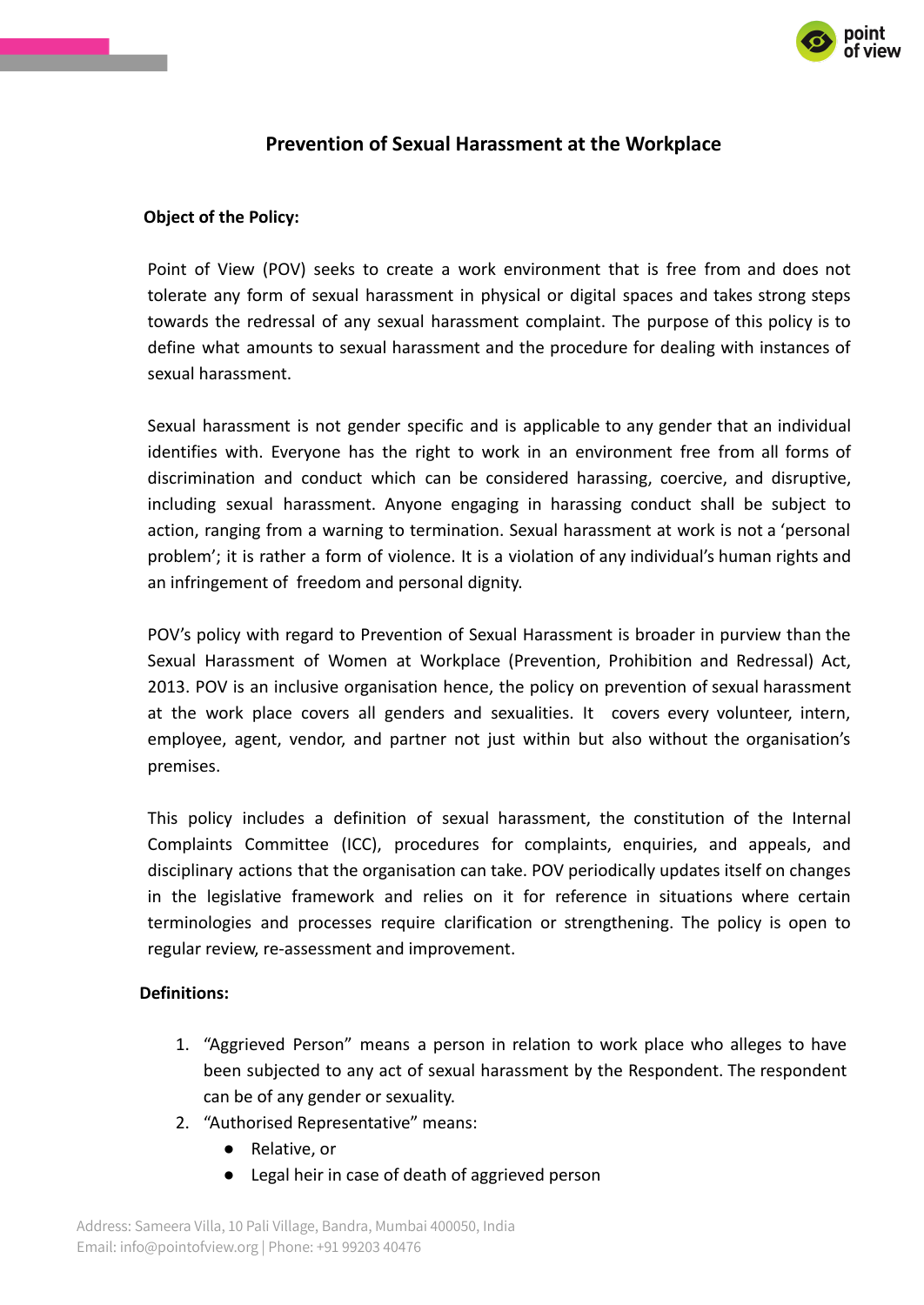

- Friend, or
- Co-worker, or
- Any person who has knowledge of the incident.
- 3. "Internal Complaints Committee" means a committee constituted by Point Of View as per this Policy.
- 4. "Respondent" means a person against whom the Aggrieved Person has made a complaint.
- 5. "Sexual Harassment" includes any such unwelcome sexually determined behaviour (whether direct or by implication) as:
	- Physical contact and advances; or
	- A demand or request for sexual favour; or
	- Sexually coloured remark; or
	- Showing pornography or offensive/derogatory pictures, representations, sayings; or
	- Any other unwelcome physical, verbal or non-verbal conduct of a sexual nature.
	- Sexual harassment may also include stalking and persistent efforts, to meet outside of the office premise, through social media by sending private messages, WhatsApp, or other means such as SMS, emails and social media.

Unwelcome sexual advances (either verbal or physical), requests for favors and other verbal or physical conduct of a sexual nature constitute sexual harassment if it occurs in relation to:

- Implied or explicit promise of preferential/detrimental treatment in employment; or
- Implied or explicit promise about future employment status; or
- Creating hostile or intimidating working environment; or
- Humiliating treatment is likely to affect health and safety.
- Unwelcome act of physical intimacy, like grabbing, brushing, touching, pinching
- A senior to make intrusive inquiries or remarks in to the private lives of their team members
- Group of workers to joke and snigger amongst themselves about sexual conduct in an attempt to humiliate or embarrass another person
- The policy treats all social media sites and Apps used by the organisation for official purposes as part of the workplace.

#### **Implementation Guidelines:**

#### *Sexual Harassment Internal Complaints Committee*

POV has constituted an 'Internal Complaints Committee' (ICC) with 60 percent of its members being women, in accordance with law. A minimum of one member from the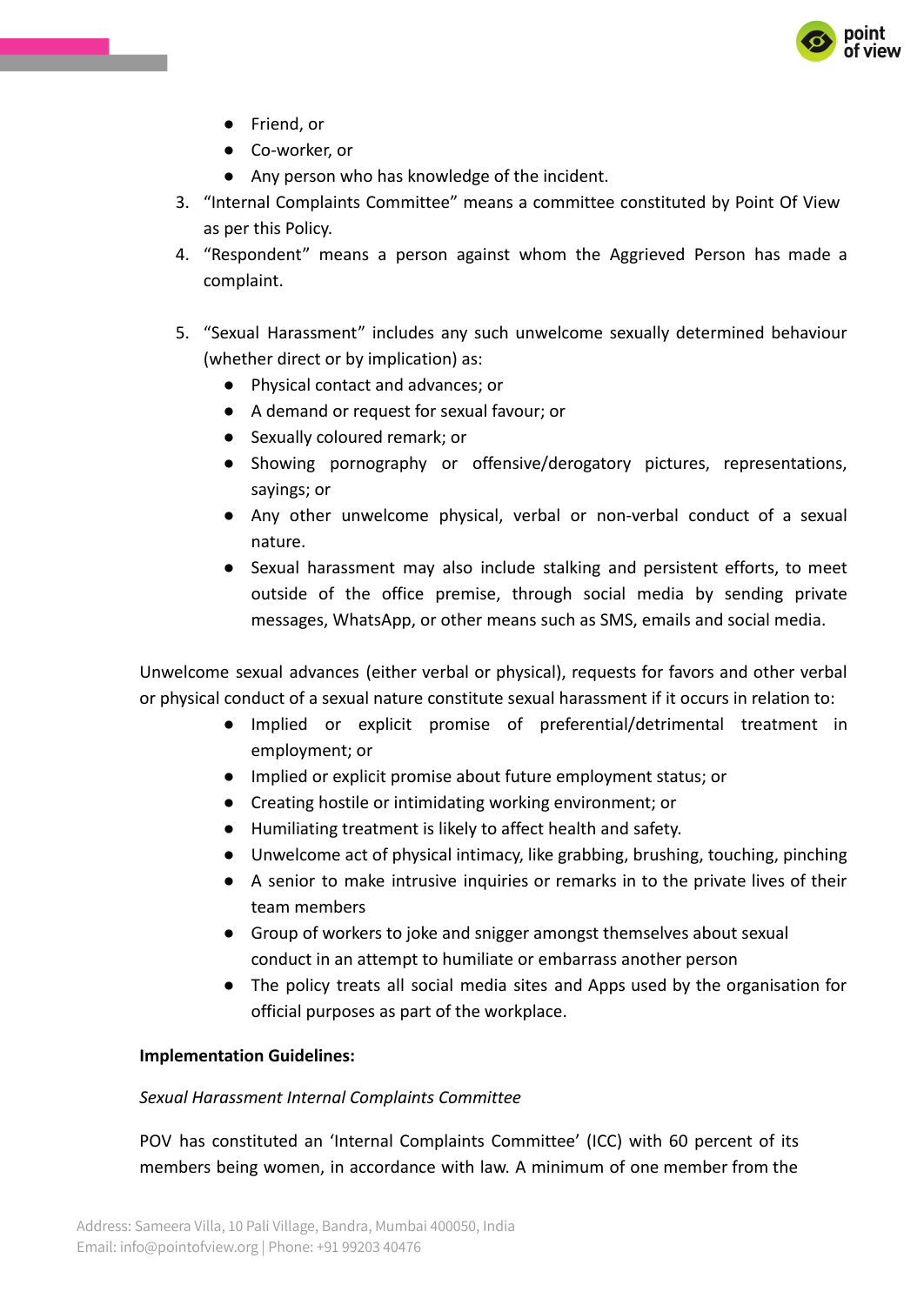

panel of members is a person with expertise on women's rights, social issues and/or legal knowledge. Further, to prevent the possibility of any undue pressure or influence from senior levels, the ICC involves an external member/third party, who is familiar with the issue of sexual harassment or is on other similar panels for other organisations.

POV shall also provide a safe working environment at the workplace which shall include safety from the persons coming into contact at the workplace. POV shall also provide necessary facilities to the Internal Committee for dealing with the complaint and conducting an inquiry; assist in securing the attendance of respondent and witnesses before the Internal Committee.

The objectives of the Committee are to:

- 1. Prevent discrimination and sexual harassment against staff, by promoting gender equitability among staff members.
- 2. To make gender just rules for all working with POV in any and all capacities
- 3. Deal with cases of discrimination and sexual harassment against any gender, in a time bound manner.
- 4. To ensure support services to the complainant and resolve the issue in a fair and just manner.
- 5. Meet six monthly to discuss, update and plan training for themselves and the POV team.

### **Inquiry Process:**

- 1. The Aggrieved Person is required to provide a written complaint to any of the members of the Committee at the earliest point of time and in any case within three months from the date of occurrence of the alleged incident. In case of a series of incidents, within three months from the date of the last incident. The complaint shall include date, timing, respondent's name and working relationship between the parties.
- 2. He/she/they may also contact the Programme Lead directly or his/her/their immediate Supervisor.
- 3. Where the aggrieved person is unable to file a complaint on account of their physical/mental incapacity, an authorised representative may file the complaint.
- 4. The complaint should contain all the material and relevant details concerning the alleged harassment including the name of the respondent.
- 5. The identity of the parties involved will be kept confidential by the ICC to the extent possible given the legitimate needs of law and the investigation.
- 6. Upon receiving the complaint, the ICC needs to submit the same to the respondent within 7 days along with all documents. The respondent is required to file a response within 10 days upon receipt of the complaint from the ICC.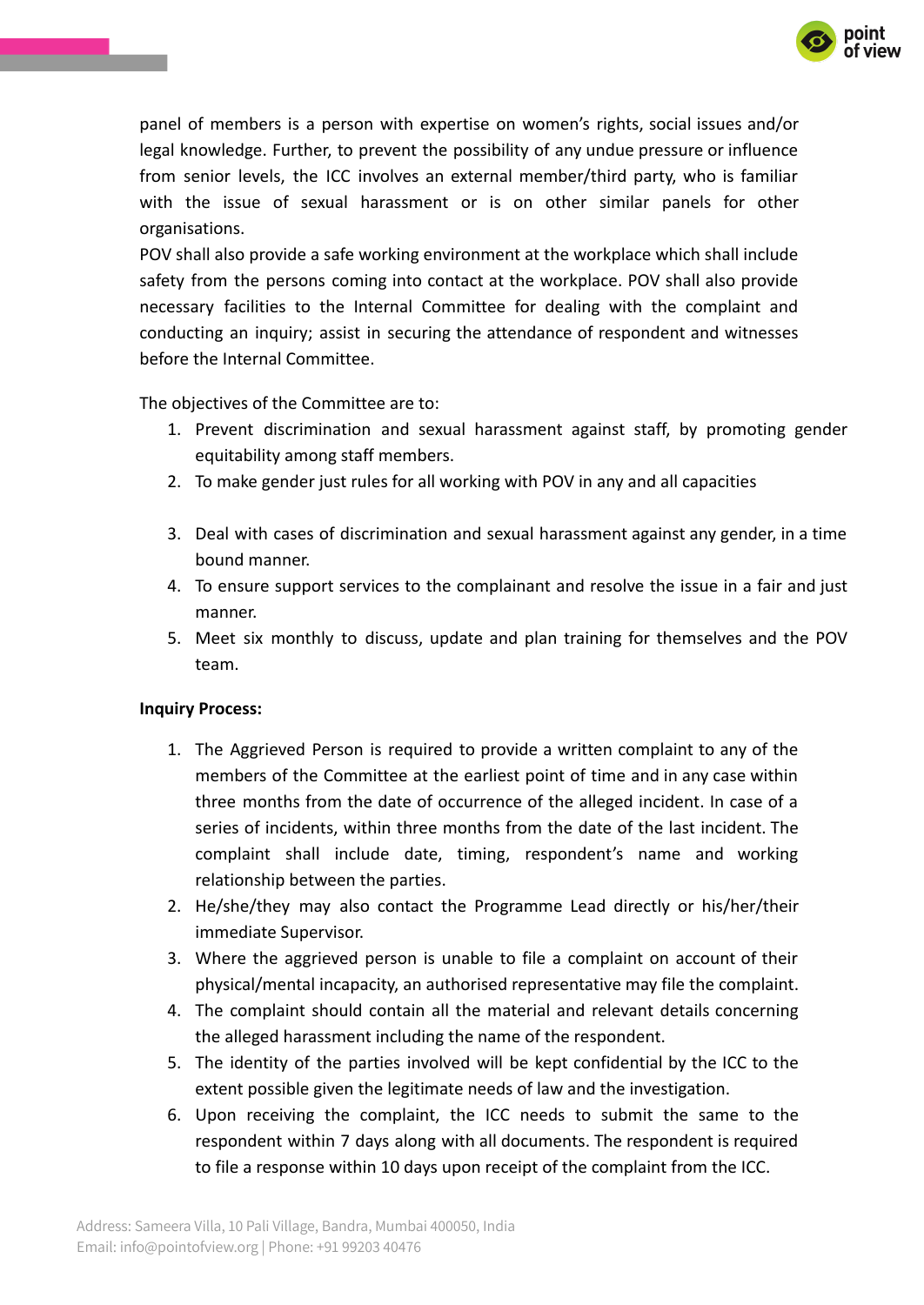

- 7. The ICC will hold an inquiry into the matter and shall reserve the right to call upon any person against whom a complaint is made or is witness thereof. The ICC would be entitled to elicit all forms of evidence in this regard and the concerned parties would be required to cooperate.
- 8. This procedure consists of an initial interview with the aggrieved person (plaintiff), followed by the accused (respondent). The committee will take testimonies of other relevant persons and review the evidence wherever necessary. If required testimonies would be recorded again for enquiry purpose, they may be called again.
- 9. The quorum for inquiry shall be 3 members of the ICC including the presiding officer.
- 10. The ICC shall complete the investigation within 90 days of receiving the complaint and submit a report to the Programme Lead within 10 days of completion of the investigations. The Programme Lead may wish to present the same to the Board.
- 11. The Programme Lead/Board is obliged to act on the recommendations within 60 days of receiving the report from the ICC.
- 12. Where sexual harassment occurs as a result of an act or omission by any third party or outsider, the employer and person in charge will take all steps necessary and reasonable to assist the affected person in terms of support and preventive action.
- 13. As per the POSH Act there is the possibility for the ICC to initiate reconciliation. When there is no option for reconciliation or settlement through reconciliation process fails, an inquiry needs to be instituted.
- 14. Provision for monetary compensation is given in Section 13(3) (ii) and section 15 of the POSH Act. For the purpose of determining the sums to be paid to the aggrieved person, the ICC as the case may be, shall consider:
	- mental trauma, pain, suffering and emotional distress caused to the aggrieved person
	- loss in the career opportunity due to the incident of sexual harassment;
	- medical expenses incurred by the victim for physical or psychiatric treatment;
	- income and financial status of the respondent;
	- feasibility of such payment in lump sum or in instalments.
- 15. Provision of interim support or relief may also be offered to an aggrieved person during the course of inquiry. During the pendency of an inquiry on a written request made by the aggrieved person, the ICC, may recommend to the employer to:
	- transfer the aggrieved person or the respondent to any other workplace; or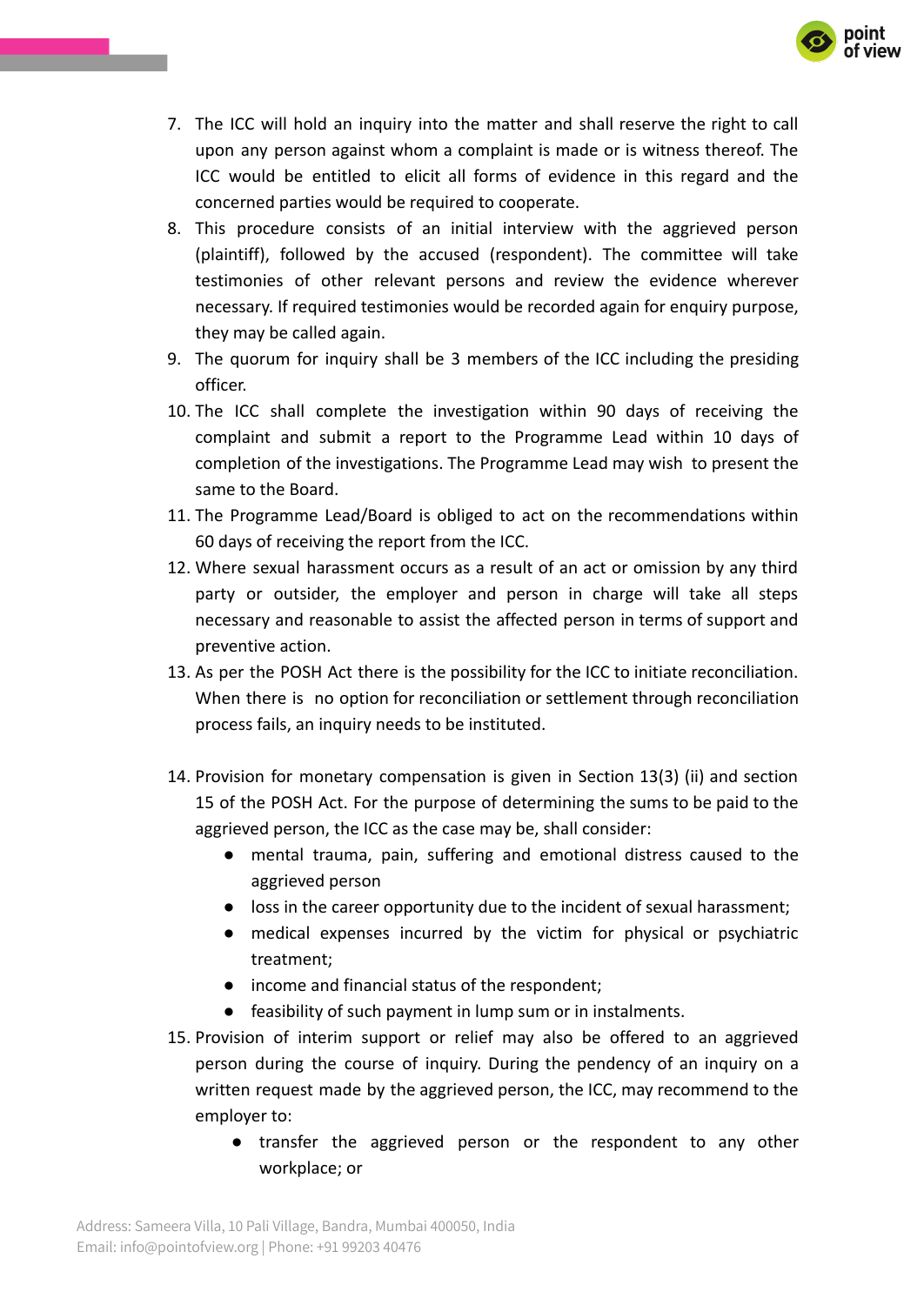

● grant leave to the aggrieved person up to a period of three months; or

● grant such other relief to the aggrieved person as may be prescribed.

The leave granted to the aggrieved person under this section shall be in addition to the leave he/she/they would be otherwise entitled.

- 16. The ICC reserves the right to dismiss the investigation at any time if required. Where a dismissal has been made, the committee shall record the reason for the same.
- 17. The ICC also reserves the right to terminate the enquiry or give ex-parte decision if the respondent is absent for 3 or more consecutive hearings.
- 18. Zero tolerance for false complaints and/or accusations. If the ICC has reason to believe that the complaint made was false, it can recommend to the management to take any action against the person, including termination of service.
- 19. While maintaining confidentiality of all reports of inquiries conducted by the ICC and dealing with a complaint, key recommendations for action are shared with the Programme Lead and /or the Board.
- 20. A compiled report shall be shared in the organisation's Annual Report along with details of the activities and number of complaints received and disposed of; inquiries conducted, number and ageing of inquiries pending.
- 21. It will be the responsibility of the ICC to submit an Annual Report as per Section 21 of POSH Act and Rule 14 of POSH Rules to the District Officer.
- 22. Possible outcomes of in inquiry if the respondent is found guilty, depending on the nature of the offence can be:
	- Termination/dismissal from service
	- Fine equivalent to 1-3 months' salary
	- Stoppage of increment with or without cumulative effect as determined by the ICC
	- Permanent transfer or suspension without pay, or both.
	- Written apology

### **Guidelines:**

The primary focus of this policy is to ensure a congenial work environment that is free from threat or fear. POV encourages a respectful relationship between all staff members and

implements a policy for prevention and redressal of sexual harassment at workplace.

The policy is backed by a commitment from POV for necessary investment of time and resources for the development and implementation of the policy and to ensure that those who are responsible for effecting positive change can access specialist advice, support, information and tools they need.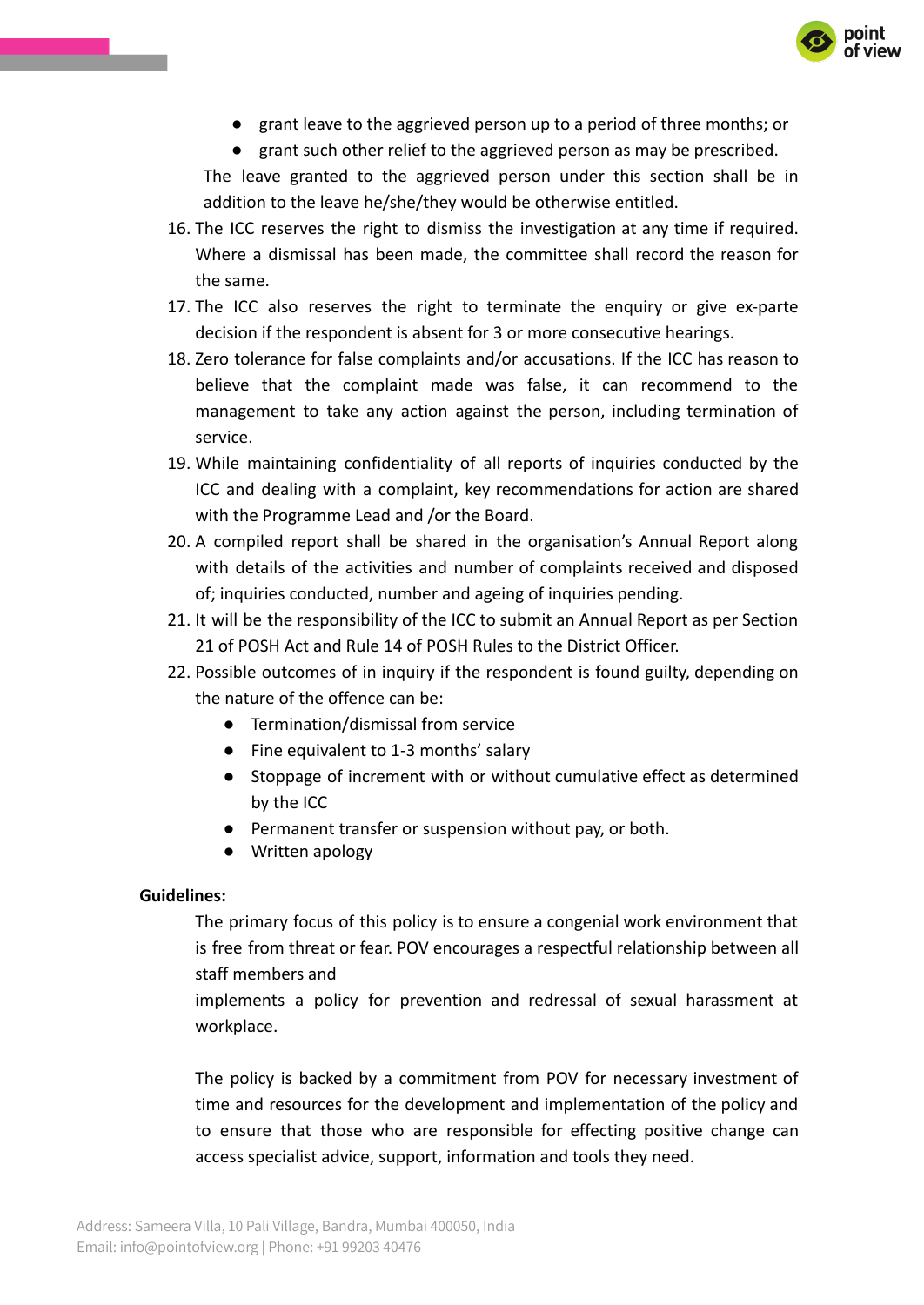

There are a few things employees/consultants can take note of to help translate the policy into day-to-day practices.

- 1. Sexual harassment can take many forms spoken, unspoken, written, unwritten or physical.
- 2. Sexually explicit jokes, sexually tinted conversations and sexual innuendo may also be construed as sexual harassment.
- 3. Disrespectful and inappropriate gender-based remarks fall under the ambit of sexual harassment.
- 4. Remember that touching someone else's body or making comments that are sexual in any way are inappropriate behaviours, both in and out of the workplace.
- 5. Recognize that you may be conditioned to accept behaviours that infringe on your rights and discriminate aganist you, based on your gender or sexual orientation, as normal workplace conduct.
- 6. Should any situation make you feel uncomfortable, remove yourself from the situation, raise an objection, or make a complaint to a supervisor or bring it up with the ICC.
- 7. While it is possible that the offender does not know that their behaviour is unacceptable, such ignorance does not excuse sexual harassment.
- 8. Where possible let the offender know immediately that their behaviour is unacceptable to you. Failure to do so however, does not constitute consent.
- 9. Staff are also encouraged to discuss any issues they may have in this area with their supervisor/SMT/Programme Lead or any member of the ICC.
- 10. If staff believe that they have been a victim of sexual harassment, or know of another staff member who has been, report it immediately.
- 11. Staff can raise concerns and make reports without fear of reprisal.
- 12. Retaliation against an individual for bringing or corroborating harassment or discrimination allegations is strictly prohibited, so long as such allegations or corroboration are made in good faith and are not knowingly false.

## **Recruitment and Staff Capacity**

- 1. POV shall recruit staff, both permanent and contract, only after carrying out background verification/checks from references and POV's own sources for any history of exploitation, neglect and abuse.
- 2. Ensure additional capacity building in the form of regular training is provided by POV where necessary, to ensure that protocols are adhered to by staff and consultants.
- 3. Regular training will be conducted for all employees on gender, women's rights, sexual violence and the policy on prevention of sexual harassment at the work place.